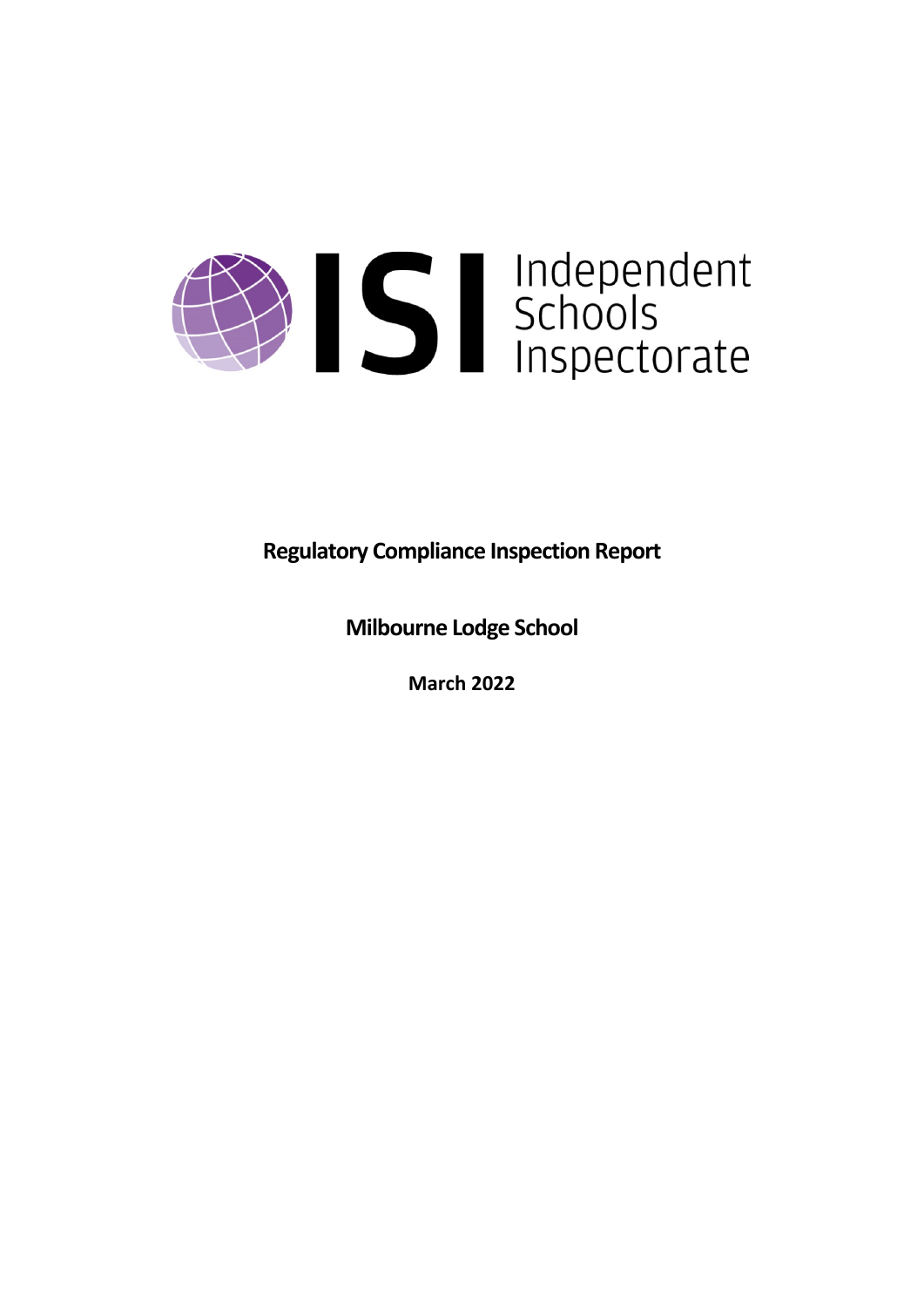# **Contents**

| <b>School's Details</b> |                                                                      |   |
|-------------------------|----------------------------------------------------------------------|---|
| 1.                      | <b>Background Information</b>                                        | 4 |
|                         | <b>About the school</b>                                              | 4 |
|                         | What the school seeks to do                                          | 4 |
|                         | About the pupils                                                     | 4 |
| 2.                      | <b>Regulatory Compliance Inspection</b>                              | 5 |
|                         | <b>Preface</b>                                                       | 5 |
|                         | <b>Key findings</b>                                                  | 6 |
|                         | PART 1 - Quality of education provided                               | 6 |
|                         | PART 2 - Spiritual, moral, social and cultural development of pupils | 6 |
|                         | PART 3 - Welfare, health and safety of pupils                        | 6 |
|                         | PART 4 – Suitability of staff, supply staff, and proprietors         | 6 |
|                         | PART 5 - Premises of and accommodation at schools                    | 6 |
|                         | <b>PART 6 - Provision of information</b>                             | 7 |
|                         | PART 7 - Manner in which complaints are handled                      | 7 |
|                         | PART 8 - Quality of leadership in and management of schools          | 7 |
| 3.                      | <b>Inspection Evidence</b>                                           | 8 |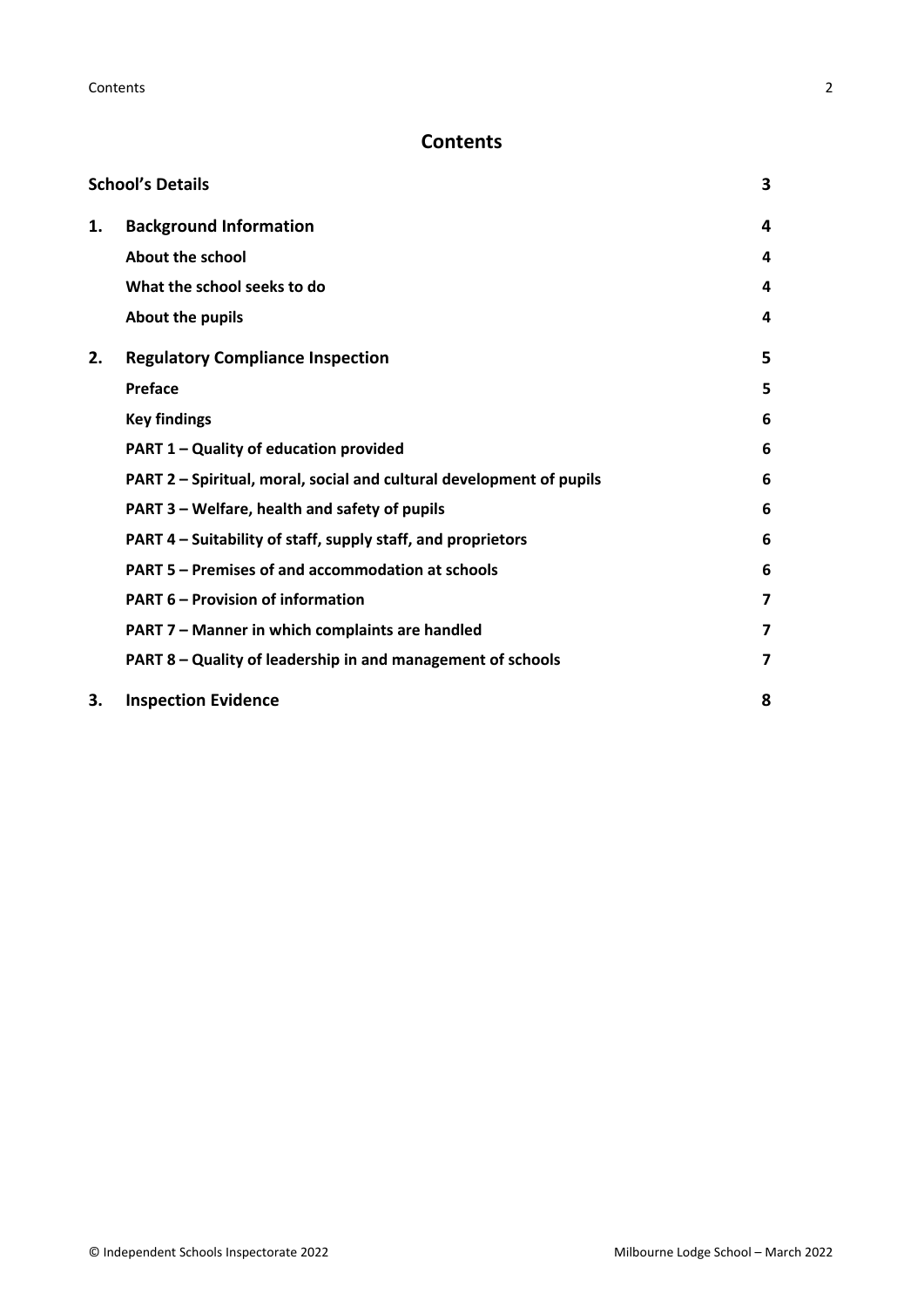| <b>School</b>            | Milbourne Lodge School                                                          |    |                |     |
|--------------------------|---------------------------------------------------------------------------------|----|----------------|-----|
| <b>DfE</b> number        | 936/6034                                                                        |    |                |     |
| <b>Address</b>           | Milbourne Lodge School<br>43 Arbrook Lane<br>Esher<br>Surrey<br><b>KT10 9EG</b> |    |                |     |
| <b>Telephone number</b>  | 01372 462737                                                                    |    |                |     |
| <b>Email address</b>     | admin@milbournelodge.co.uk                                                      |    |                |     |
| <b>Headmistress</b>      | Mrs Judith Waite                                                                |    |                |     |
| Proprietor               | Cognita Schools Limited                                                         |    |                |     |
| Age range                | 4 to 13                                                                         |    |                |     |
| Number of pupils on roll | 278                                                                             |    |                |     |
|                          | <b>EYFS</b>                                                                     | 28 | <b>Juniors</b> | 213 |
|                          | <b>Seniors</b>                                                                  | 37 |                |     |
| <b>Inspection dates</b>  | 23 to 25 March 2022                                                             |    |                |     |

# <span id="page-2-0"></span>**School's Details**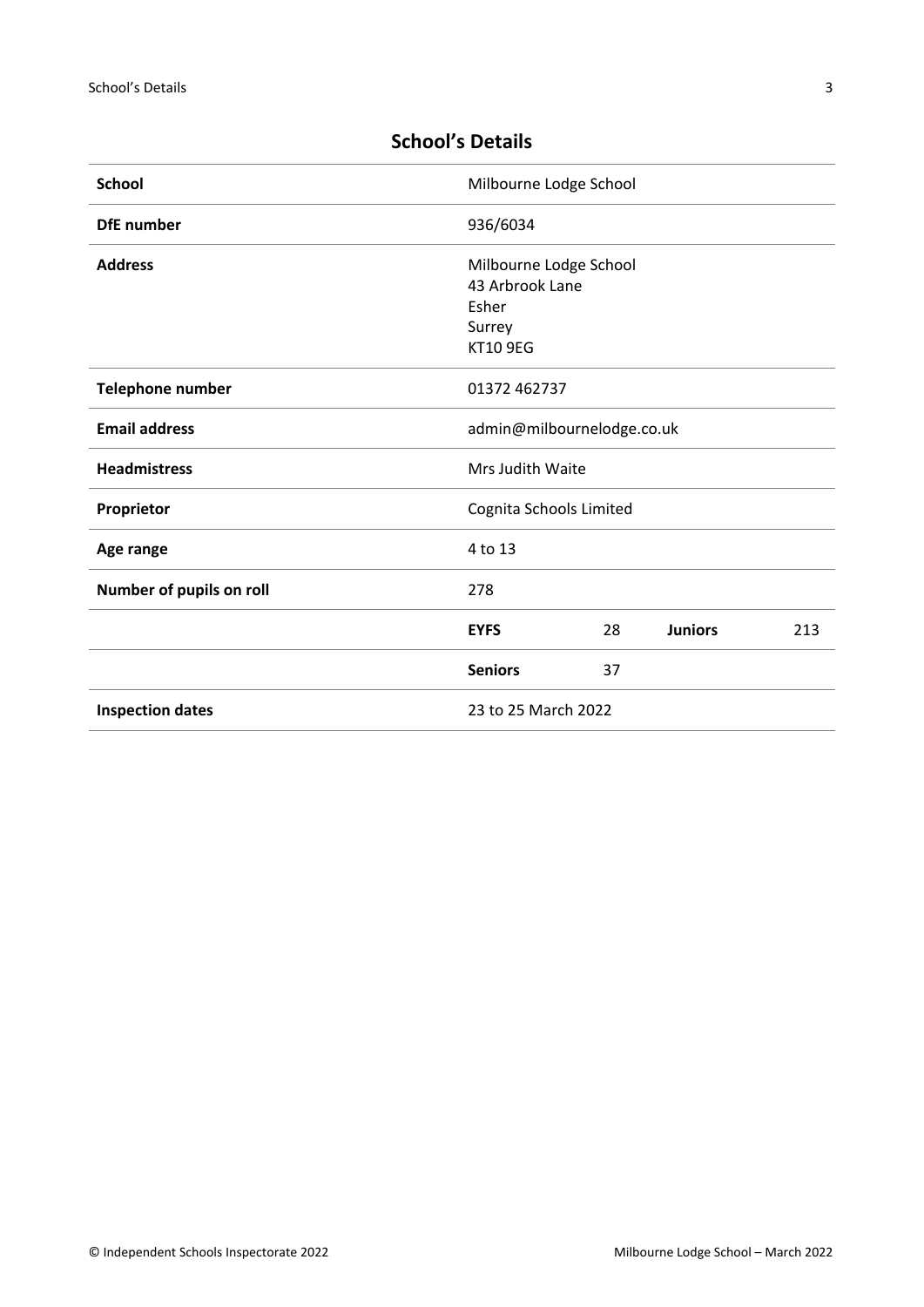# <span id="page-3-0"></span>**1. Background Information**

#### <span id="page-3-1"></span>**About the school**

- 1.1 Milbourne Lodge School is an independent co-educational day school for pupils aged between four and thirteen years. The school was founded in 1912 and is set in over eight acres of land in Esher, Surrey. The school became part of the Cognita Group of schools in July 2007. The school has a Director of Education, appointed by Cognita, who acts as a governor and works alongside the senior leadership team.
- 1.2 The inspection took into account the circumstances faced by schools during the COVID-19 pandemic and the restrictions imposed by government guidance at various points of the pandemic.

#### <span id="page-3-2"></span>**What the school seeks to do**

1.3 The school aims to provide a caring family environment which promotes kindness, tolerance, mutual support and the traditional values of politeness, good manners and sportsmanship, in which pupils can be nurtured to achieve their potential. It seeks to equip pupils with suitable skills and selfconfidence for the next phase of their life, and to foster a spirit of learning so that pupils regard education as a lifelong process. Core values include respect, honesty and kindness and pupils are encouraged to treat others as they would like to be treated themselves.

#### <span id="page-3-3"></span>**About the pupils**

1.4 Nationally standardised test data provided by the school indicate that the ability of the pupils is above average. The school has identified 53 pupils as having special educational needs and/or disabilities (SEND), which include dyslexia and dyspraxia. One pupil in the school has an education, health and care (EHC) plan. Thirty pupils speak English as an additional language.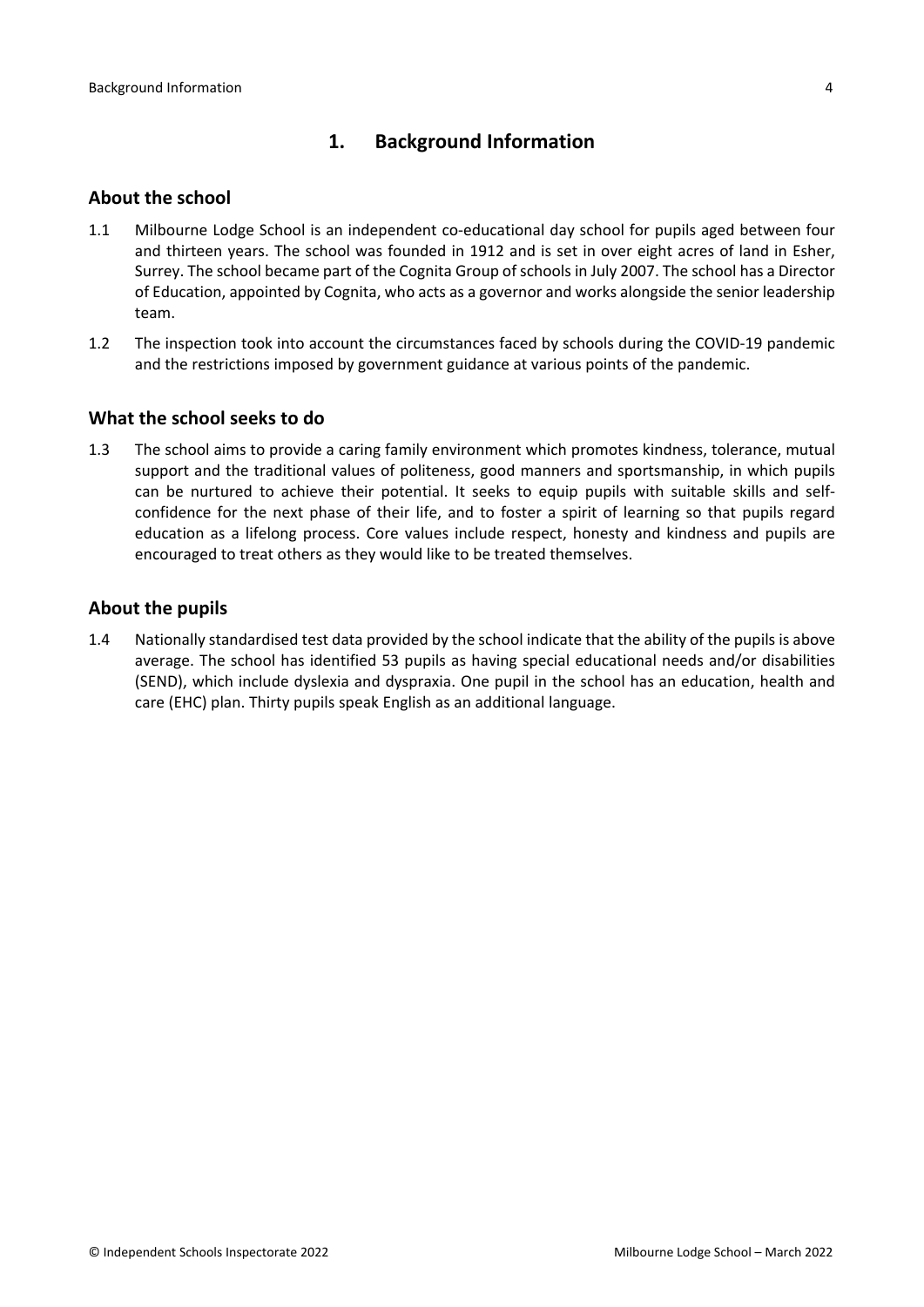# <span id="page-4-0"></span>**2. Regulatory Compliance Inspection**

## <span id="page-4-1"></span>**Preface**

The Independent Schools Inspectorate (ISI) is approved by the Secretary of State to inspect schools which are, or whose heads are, in membership of the associations which form the Independent Schools Council (ISC) and report on the extent to which they meet the Independent School Standards ('the standards') in the Schedule to the Education (Independent School Standards) Regulations 2014. Inspections of schools with early years settings not requiring registration also report whether the school complies with key provisions of the Early Years Foundation Stage (EYFS) statutory framework, and for registered settings the full range of the Early Years Foundation Stage provisions is considered. Additionally, inspections report on the school's accessibility plan under Schedule 10 of the Equality Act 2010 and the ban on corporal punishment under section 548 of the Education Act 1996. Inspections also comment on the progress made to meet any compliance action points set out in the school's most recent statutory inspection.

ISI inspections are also carried out under the arrangements of the ISC Associations for the maintenance and improvement of the quality of their membership.

**This is a COMPLIANCE ONLY inspection and as such reports only on the school's compliance with the standards.** The standards represent minimum requirements and judgements are given either as **met** or as **not met**. All schools are required to meet all the standards applicable to them. Where the minimum requirements are not met, this is clearly indicated and the school is required to take the actions specified.

Inspections do not include matters that are outside of the regulatory framework described above, such as: an exhaustive health and safety audit; compliance with data protection requirements; an in-depth examination of the structural condition of the school, its services or other physical features; contractual arrangements with parents; an investigation of the financial viability of the school or its accounting procedures.

Inspectors may be aware of individual safeguarding concerns, allegations and complaints as part of the inspection process. Such matters will not usually be referred to specifically in published reports in this document but will have been considered by the team in reaching its judgements.

Links to the standards and requirements can be found here: The Education [\(Independent](https://www.legislation.gov.uk/uksi/2014/3283/contents/made) School Standards) [Regulations](https://www.legislation.gov.uk/uksi/2014/3283/contents/made) 2014.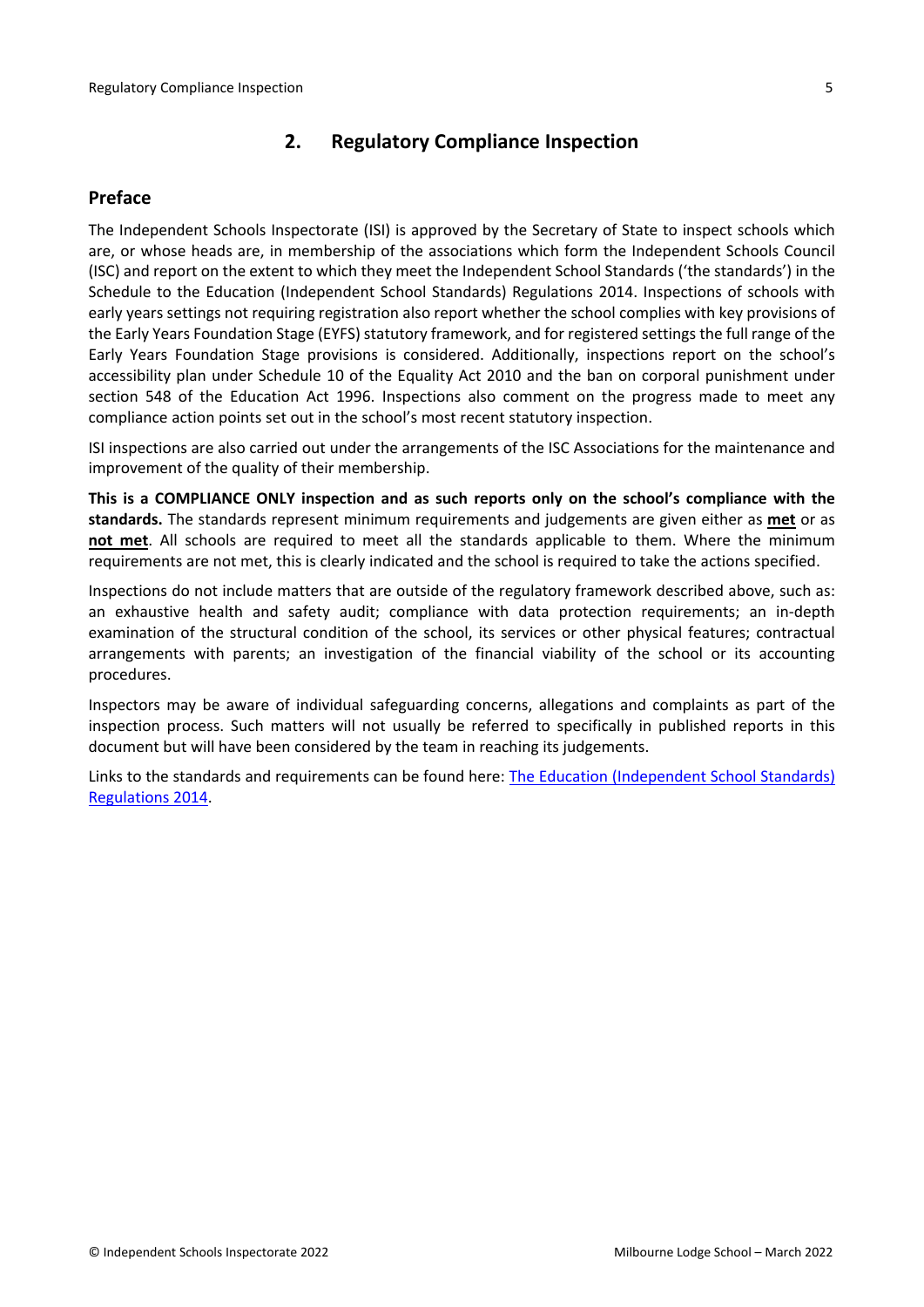## <span id="page-5-0"></span>**Key findings**

**2.1 The school meets the standards in the schedule to the Education (Independent School Standards) Regulations 2014, and relevant requirements of the statutory framework for the Early Years Foundation Stage, and associated requirements, and no further action is required as a result of this inspection.**

# <span id="page-5-1"></span>**PART 1 – Quality of education provided**

- 2.2 The school's own framework for assessment confirms that teaching enables pupils to make good progress in the context of Part 1 paragraph 3(a).
- 2.3 The curriculum is documented, supported by appropriate plans and schemes of work for the pupils and covers the required breadth of material. The teaching enables pupils to make good progress, encompasses effective behaviour management and is supported by suitable resources. A suitable framework for the assessment of pupils' performance is in place.
- 2.4 Pupils receive relationships education in the junior school and relationships and sex education in the senior school, except in so far as they are lawfully excused. The school has consulted parents and published a written statement of its policy which has regard to the relevant statutory guidance.
- **2.5 The standards relating to the quality of education [paragraphs 1–4] are met.**

## <span id="page-5-2"></span>**PART 2 – Spiritual, moral, social and cultural development of pupils**

- 2.6 Principles and values are actively promoted which facilitate the personal development of pupils as responsible, tolerant, law-abiding citizens.
- **2.7 The standard relating to spiritual, moral, social and cultural development [paragraph 5] is met.**

## <span id="page-5-3"></span>**PART 3 – Welfare, health and safety of pupils**

- 2.8 Arrangements are made to safeguard and promote the welfare of pupils by means that pay due regard to current statutory guidance; good behaviour is promoted; bullying is prevented so far as reasonably practicable; health and safety requirements are met, including those relating to fire safety; provision is made for first aid. Pupils are properly supervised; admission and attendance registers are maintained, as required, and there is a strategic approach to risk assessment. A disability access plan is in place.
- **2.9 The standardsrelating to welfare, health and safety [paragraphs 6–16], the requirement of Schedule 10 of the Equality Act 2010, and the ban on corporal punishment undersection 548 of the Education Act 1996 are met.**

## <span id="page-5-4"></span>**PART 4 – Suitability of staff, supply staff, and proprietors**

- 2.10 The school makes appropriate checks to ensure the suitability of staff, supply staff and proprietors, and a register is kept as required.
- **2.11 The standards relating to the suitability of those in contact with pupils at the school [paragraphs 17–21] are met.**

## <span id="page-5-5"></span>**PART 5 – Premises of and accommodation at schools**

2.12 Suitable toilet and changing facilities, and showering facilities where required by the standard, and appropriate accommodation for pupils' medical and therapy needs are provided. The premises are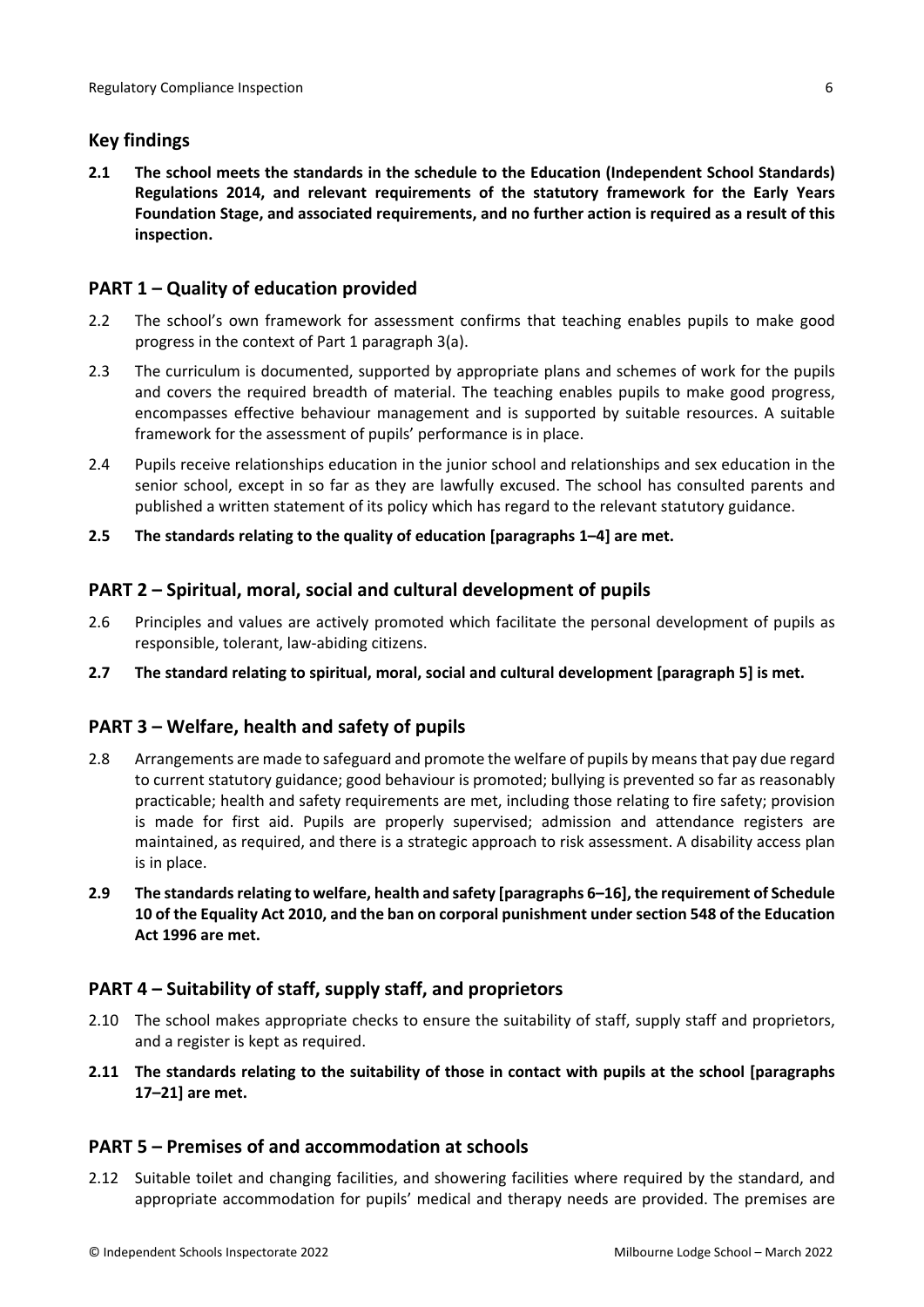maintained to a standard commensurate with health and safety; acoustics and lighting are appropriate; water provision is adequate. Suitable outdoor space is provided for physical education and outdoor play.

#### **2.13 The standards relating to the premises and accommodation [paragraphs 22–31] are met.**

### <span id="page-6-0"></span>**PART 6 – Provision of information**

2.14 A range of information is published, provided or made available to parents, inspectors and the Department for Education. This includes details about the proprietor, the ethos of the school and the curriculum, and of the school's arrangementsfor admission, behaviour and exclusions, bullying, health and safety, first aid, details of the complaints procedure, and the number of complaints registered under the formal procedure during the preceding school year, and the provision for any with education, health and care plans or English as an additional language. It also includes particulars of the school's academic performance during the preceding school year, inspection reports and (for parents only) a report at least annually of their own child's progress. The safeguarding policy is posted on the school's website.

#### **2.15 The standard relating to the provision of information [paragraph 32] is met.**

#### <span id="page-6-1"></span>**PART 7 – Manner in which complaints are handled**

- 2.16 Parental complaints, if any, are handled effectively through a three-stage process, (informal, formal and a hearing before a panel of three, one of whom is independent of the school). Each stage has clear time scales, and at the third stage the panel can make findings and recommendations which are communicated to the complainant. Records are kept appropriately, including of any action taken, whether or not a complaint is successful.
- **2.17 The standard relating to the handling of complaints [paragraph 33] is met.**

#### <span id="page-6-2"></span>**PART 8 – Quality of leadership in and management of schools**

- 2.18 The proprietor ensures that the leadership and management demonstrate good skills and knowledge, and fulfil their responsibilities effectively, so that the other standards are consistently met, and they actively promote the well-being of the pupils.
- **2.19 The standard relating to leadership and management of the school [paragraph 34] is met.**